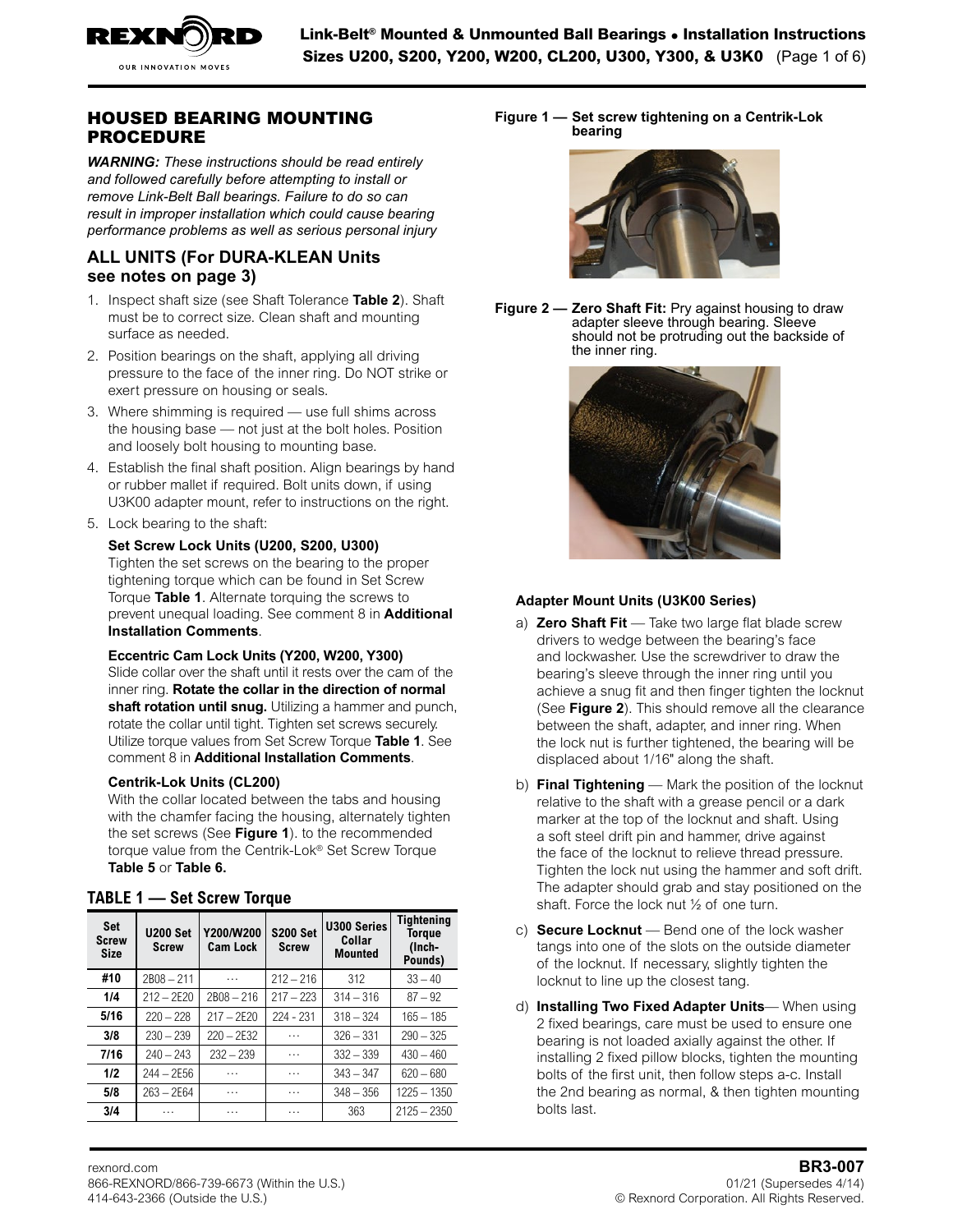

### **EXPANSION UNITS ONLY**

- 1. Center cartridge in outer housing. If maximum expansion capability is required, place cartridge in extreme position of housing to permit full movement of the cartridge in direction of expansion.
- 2. The remainder of the installation is the same as Fixed units.

### <span id="page-1-1"></span>**ADDITIONAL INSTALLATION COMMENTS**

- 1. Position housings for accessibility of grease fittings.
- 2. Spot drill or mill flats on shaft for increased holding power of set screws or ease of removal.
- 3. When an eccentric load condition exists, position set screws directly opposite from eccentric weight.
- 4. Shaft shoulders are recommended to support vertical shafts and high thrust loads. The shoulder diameter should not exceed the outside diameter of the inner ring.
- 5. When pillow blocks are mounted on an inclined plane or the work force is parallel with the base, either lateral bolts or welded stop blocks should be used to prevent shifting.
- 6. Avoid direct hammer blows to the bearing and its components by using a soft drift or block.
- 7. Coat the shaft & bearing bore with grease or oil to facilitate assembly. **NOTE:** Do not coat U3K00 series bore or shaft.
- 8. If an Allen wrench is used as a torque wrench, place a length of pipe over the long end and pull until the wrench begins to twist.

## **LUBRICATION INFORMATION**

Standard bearings come pre-lubricated from the factory with Exxon Ronex MP grease. Exxon Ronex MP is an NLGI Grade 2 EP (extreme pressure) grease with a lithium complex thickener. It can be used for high loads, and in some cases at temperatures as low as -40°F or as high as +225°F. For high speeds, other special service conditions, or for inquires on other acceptable greases, please consult your local Rexnord representative or the Rexnord Bearing Engineering Department. Oil lubrication is not recommended.

### <span id="page-1-0"></span>**TABLE 2 — Shaft Tolerance (Inches)**

| <b>Set Screw</b><br><b>Mount</b> | <b>Cam Lock</b><br><b>Mount</b> | <b>CL200 Collar</b><br><b>Mount</b> | <b>U3K00 Series</b><br><b>Adapter</b> | <b>Tolerance</b><br><b>Nominal to:</b> |
|----------------------------------|---------------------------------|-------------------------------------|---------------------------------------|----------------------------------------|
| 2B08-232<br>312-332              | 2B08-232                        | .                                   | .                                     | $-0.0005"$                             |
| 234-2E64<br>334-363              | 234-239                         | .                                   | .                                     | $-0.001"$                              |
| .                                | .                               | 212-232                             | .                                     | $-0.003"$                              |
| .                                | .                               | 234-264                             | 327-355                               | $-0.004"$                              |

Recommended shaft tolerances are generally satisfactory for loads up to 15% of C (see load ratings in catalog). High load applications will require a press fit to the shaft.

### **RELUBRICATION**

Bearings should be re-lubricated at regular intervals. The frequency and amount of lubricant will be determined by the type of service. General guidelines for re-lubrication frequency and amount are based upon average application conditions. See Lubrication **Tables 3 and 4**. Oil lubrication is not recommended.

At High temperatures, greases tend to degrade more rapidly and thus require fresh grease more frequently. In general, small amounts of grease added frequently provide better lubrication. When equipment will not be in operation for some time, grease should be added to provide corrosion protection. This is particularly important for equipment exposed to severe weather.

### <span id="page-1-2"></span>**TABLE 3 — Lubrication, 200 Series Ball Bearings**

| <b>SHAFT SIZE</b> | To<br>Lubricate | <b>RECOMMENDED NUMBER OF MONTHS</b><br><b>BEWEEN RELUBRICATION</b><br>(BASED ON 24/7 OPERATION) |                           |          |                   |  |  |  |
|-------------------|-----------------|-------------------------------------------------------------------------------------------------|---------------------------|----------|-------------------|--|--|--|
| <b>INCHES</b>     | Units (oz.)     | <b>Relube Interval</b>                                                                          |                           |          |                   |  |  |  |
|                   |                 | <b>6 Months</b>                                                                                 | 4 Months                  | 2 Months | <b>Month</b><br>1 |  |  |  |
| $3/4 - 1$         | 0.06            | 3200                                                                                            | 4800                      | 7200     | 9600              |  |  |  |
| $11/16 - 17/16$   | 0.15            | 2200                                                                                            | 3400                      | 5100     | 6800              |  |  |  |
| $11/2 - 13/4$     | 0.23            | 1700                                                                                            | 2600                      | 4000     | 5300              |  |  |  |
| $17/8 - 23/16$    | 0.26            | 1400                                                                                            | 2100                      | 3200     | 4300              |  |  |  |
| $21/4 - 27/16$    | 0.28            | 1300                                                                                            | 2000                      | 3000     | 4000              |  |  |  |
| $21/2 - 211/16$   | 0.68            | 1000                                                                                            | 1600                      | 2400     | 3200              |  |  |  |
| $23/4 - 3$        | 0.70            | 850                                                                                             | 1650                      | 2500     | 3300              |  |  |  |
| $31/16 - 31/2$    | 1.12            | 900                                                                                             | 1400                      | 2100     | 2800              |  |  |  |
| $39/16 - 4$       | 2.50            | 800                                                                                             | 1200                      | 1800     | 2300              |  |  |  |
|                   |                 |                                                                                                 | <b>Shaft Speed in RPM</b> |          |                   |  |  |  |

Reduce lubrication intervals by half for vertical applications.

### **TABLE 4 — Lubrication, 300 Series Ball Bearings**

| <b>SHAFT SIZE - INCHES</b> | To<br>Lubricate                 | RECOMMENDED NUMBER OF<br><b>MONTHS BEWEEN RELUBRICATION</b><br>(BASED ON 24/7 OPERATION) |             |                        |                               |                   |  |  |
|----------------------------|---------------------------------|------------------------------------------------------------------------------------------|-------------|------------------------|-------------------------------|-------------------|--|--|
| <b>U300 &amp; Y300</b>     | <b>U3K00</b>                    | <b>Units</b>                                                                             |             | <b>Relube Interval</b> |                               |                   |  |  |
| Series                     | <b>Adapter</b><br><b>Series</b> | (oz.)                                                                                    | 6<br>Months | 4<br><b>Months</b>     | $\mathbf{2}$<br><b>Months</b> | 1<br><b>Month</b> |  |  |
| 3/4                        |                                 | 0.08                                                                                     | 4785        | 7520                   | 10940                         | 14360             |  |  |
| $7/8 - 1$                  |                                 | 0.11                                                                                     | 4085        | 6420                   | 9340                          | 12260             |  |  |
| $11/8 - 13/16$             |                                 |                                                                                          | 3620        | 5610                   | 8145                          | 10860             |  |  |
| $11/4 - 17/16$<br>         |                                 | 0.22                                                                                     | 3285        | 5095                   | 7395                          | 9860              |  |  |
| 11/2                       |                                 |                                                                                          | 3080        | 4930                   | 7190                          | 9450              |  |  |
| $15/8 - 13/4$              |                                 | 0.41                                                                                     | 2640        | 4225                   | 6060                          | 8100              |  |  |
| 1 15/16                    | 1 11/16                         | 0.52                                                                                     | 2310        | 3850                   | 5580                          | 7315              |  |  |
| $2 - 23/16$                | 1 15/16                         | 0.70                                                                                     | 2045        | 3410                   | 4945                          | 6480              |  |  |
| $21/4 - 27/16$             | .                               | 0.83                                                                                     | 1830        | 2990                   | 4320                          | 5815              |  |  |
| $2 11/16 - 2 3/4$          | 2 3/16                          | 1.25                                                                                     | 1660        | 2580                   | 3865                          | 5155              |  |  |
| 2 15/16                    | 27/16                           | 1.50                                                                                     | 1550        | 2410                   | 3620                          | 4825              |  |  |
| $3 - 33/16$                | 2 11/16                         | 1.80                                                                                     | 1370        | 2225                   | 3420                          | 4450              |  |  |
| $37/16 - 31/2$             | 2 15/16                         | 2.42                                                                                     | 1350        | 2025                   | 3040                          | 4050              |  |  |
| 37/16<br>3 15/16           |                                 | 3.27                                                                                     | 1200        | 1885                   | 2740                          | 3600              |  |  |
|                            |                                 |                                                                                          |             |                        | <b>Shaft Speed in RPM</b>     |                   |  |  |

Reduce lubrication intervals by half for vertical applications.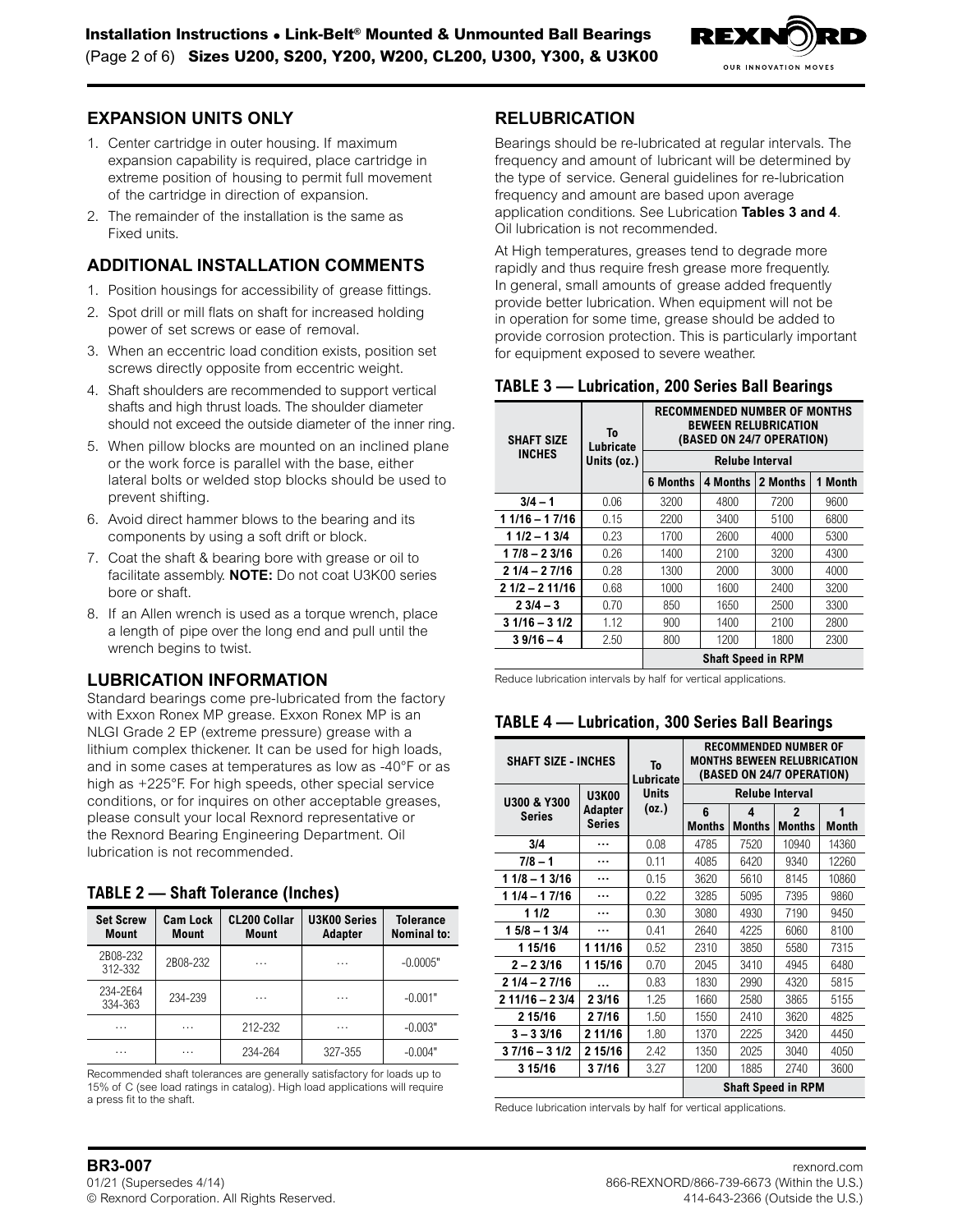

#### **AUTOMATIC LUBRICATION SYSTEMS** TABLE 5 5 – 3 IOMATIC LUBRICATION STSTEMS TREES – 3

A variety of automatic re-lubrication systems are available  $\qquad \qquad \blacksquare$ for use with ball bearings. Key considerations are:

7/16 240 – 243 232 – 239 …… 332 – 339 430 – 460

- 1. NLGI grade of grease used, consistent with system layout
- 2. An amount/frequency combination necessary to **Mount** replenish the grease and the state of the state of the state of the state of the state of the state of the state of the state of the state of the state of the state of the state of the state of the state of the state of th . Anann

# **MIXING OF GREASES**

Mixing of any 2 greases should be checked with the lubricant manufacturer. If the grease bases are different  $\mathbf{r}_h$ they should never be mixed.  $mg$  or any  $\angle$  greases should be criecked with the

#### **INSTALLATION INSTRUCTIONS** Set Screw **To Lubricate (BASED ON 24/7 OPERATION)**

#### **U200, S200, Y200, W200, CL200, U300, INCHES Units (oz.) Relube Interval Y300, & U3K00** 3/4 – 1 0.06 3200 4800 7200 9600 **6 Months 4 Months 2 Months 1 Month**

# DISASSEMBLY of BEARING INSERT

- 1. Remove shaft locking device (collar or adapter assembly) and slide off shaft.
- 2. Place in vice.
- nd the state in the controller the state in the state in the state.<br>3. With a shaft or bar, misalign bearing 90° in housing and **Lubration Exercise Series Ball Bearing Series Ball Bearing Series Ball Bearings**
- **A.** Clean and inspect housing. Do not reuse worn housing.

# $\blacksquare$ **NONTHS**  $\blacksquare$  **DEARING** INSERT

- 1. Insert new bearing into loading slots (see Figure 3).
- 2. Torque bearing 90° (see Figure 4) and assure lube holes in the bearing are on the same side as lube groove in housing. Fit should be snug.
- 3. Install bearing via steps on [Page 1](#page-0-0).

# <span id="page-2-0"></span>**DURA-KLEAN Units**

- 1. Bridge over housing mounting bolt holes or slots with heavy flat washers. Shaft Speed in RPM
- 2. Flat washers must be used between the mounting bolts and housing surface to prevent damage to special Dura-Klean coating.
- 3. The use of heavy spring lockwashers between the bolt heads and flat washers is acceptable and considered good practice to prevent bolt loosening.

## **Tapped End Closure Installation**

**For UG300 only** — insert the end closure tabs into the housing. Fill the gap between the end closure outer diameter and housing bore with a bead of silicone sealant/<br>adhosive adhesive.  $B_0$  and  $B_1$  and  $B_2$  are  $\overline{B_2}$  and  $\overline{B_3}$  email:  $\overline{B_4}$ 

#### <span id="page-2-1"></span>TABLE 5 - Standard Duty Centrik-Lok Set Screw **Torque**  $3/8$  2E64 540  $-$  2E64 540  $-$  600  $-$  600  $-$  600  $-$  600  $-$  600  $-$  600  $-$  600  $-$  600  $-$  600  $-$  600  $-$  600  $-$  600  $-$  600  $-$  600  $-$  600  $-$  600  $-$  600  $-$  600  $-$  600  $-$  600  $-$  600  $-$  600  $-$  600  $-$  600

#10 212 – 2E20 65 – 72

| <b>Set Screw Size</b> | <b>CL200 Series</b> | <b>Tightening Torque</b><br>(Inch-Pounds) |
|-----------------------|---------------------|-------------------------------------------|
| #10                   | $212 - 2E20$        | $65 - 72$                                 |
| 1/4                   | $220 - 228$         | $151 - 168$                               |
| 5/16                  | $230 - 239$         | $313 - 348$                               |
| 3/8                   | $240 - 2E64$        | $540 - 600$                               |

#### <span id="page-2-2"></span>**TABLE 6 — Medium Duty Centrik-Lok Set Screw Torque** U. Remove shares and the collar order

| <b>Set Screw Size</b> | M CL200 Series | <b>Tightening Torque</b><br>(Inch-Pounds) |
|-----------------------|----------------|-------------------------------------------|
| #10                   | 216            | $65 - 72$                                 |
| 1/4                   | $219 - 224$    | $151 - 168$                               |
| 5/16                  | $227 - 235$    | $313 - 348$                               |
| 3/8                   | $239 - 256$    | $540 - 600$                               |
|                       |                |                                           |

### Figure 3 — Loading bearing into loading slots



Figure 4 — Torquing bearing 90° into housing earing <del>a</del>o muo

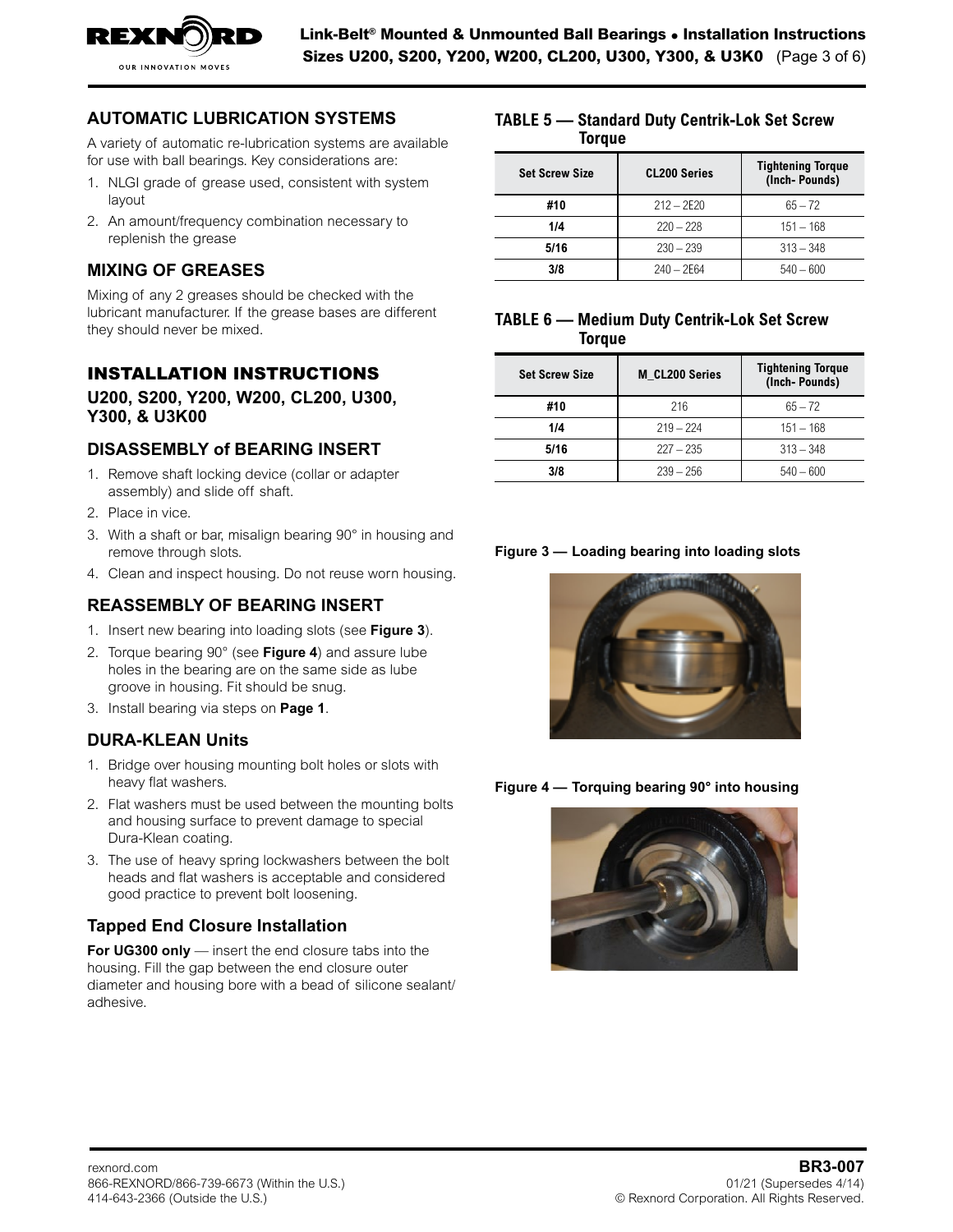

# UNMOUNTED BEARING MOUNTING PROCEDURE

### **Cylindrical O.D. Ball bearings (UB200, UBG200, WB200, WBG200, YB200, YBG200)**

- 1. Inspect shaft (see Shaft Tolerance **Table 7**) and housing bore (see Housing Seat Diameter and Tolerance **[Table](#page-4-0)  [10](#page-4-0)**). Clean shaft, housing bore and mounting surface as needed.
- 2. Lubricate housing bores and shaft seats to facilitate with assembly. Back out any and all setscrews.
- 3. Depending on assembly sequence, insert bearings into housings and onto their shafts.
- 4. Position and assemble any snap rings or locating devices at this time.
- 5. Lock bearing to the shaft:

### **Set Screw Lock (UB200, UBG200)**

Tighten the set collar set screws on the bearing to the proper tightening torque which can be found in the Set Screw Torque **Table 8**. Alternate torquing of the screws to prevent unequal loading. If an Allen wrench is used as a torque wrench, place a length of pipe over the long end and pull until the wrench begins to twist.

### **Eccentric Cam Lock (WB200, WBG200, YB200, YBG200)**

Slide collar over the shaft until it rests over the cam of the inner ring. Rotate the collar in the direction of normal shaft rotation until snug. Utilizing a hammer and punch, rotate the collar until tight. Tighten set screws securely. Utilize torque values from Set Screw Torque **Table 8**. If an Allen wrench is used as a torque wrench, place a length of pipe over the long end and pull until the wrench begins to twist.

6. Check system for freedom of rotation. Any condition of abnormal sound, irregular rotational torque, or vibration may be due to improper installation. Installation should be checked and corrections made prior to operation.

# **SQUARE, ROUND, AND HEX BORE BEARINGS (R200, S200, & K200)**

- 1. If installing in housing assemble bearing in housing. If installing cylindrical OD bearing in housing, exert pressure only to the outer ring. DO NOT strike or exert pressure on the seals or inner ring.
- 2. Inspect shaft. Shaft must be clean, straight and free of burrs.
- 3. Coat shaft and bearing bore with grease or oil to facilitate assembly of closely fitted bearings
- 4. Slide components on shaft in correct order.
- 5. Bolt housings or stampings lightly to the supports.
- 6. Tighten and secure locking devices.
- 7. Check system for freedom of rotation. Any condition of strain, abnormal sound, irregular rotational torque, or vibration may be due to improper installation. Installation should be checked and corrections made prior to operation.

# **TABLE 7 — Shaft Tolerance (Inches)**

| <b>Shaft Diameter</b> | <b>Tolerance Nominal to:</b> |  |  |  |  |
|-----------------------|------------------------------|--|--|--|--|
| $1/2" - 2"$           | $-0.0005"$                   |  |  |  |  |
| $21/16" - 4"$         | $-0.001"$                    |  |  |  |  |

### **TABLE 8 — Set Screw Torque**

|                   | <b>Seating Torque (in-Ibs)</b> |              |              |  |  |  |  |  |  |
|-------------------|--------------------------------|--------------|--------------|--|--|--|--|--|--|
| Shaft Size (In.)  | <b>WB200</b>                   | <b>YB200</b> | <b>UB200</b> |  |  |  |  |  |  |
| $1/2 - 11/16$     | 92                             | 92           | 40           |  |  |  |  |  |  |
| 3/4               | 92                             | 92           | 92           |  |  |  |  |  |  |
| $13/16 - 1$       | 92                             | 92           | 92           |  |  |  |  |  |  |
| $11/16 - 13/16$   | 185                            | 185          | 92           |  |  |  |  |  |  |
| $11/4 - 17/16$    | 325                            | 325          | 185          |  |  |  |  |  |  |
| $11/2 - 19/16$    | 325                            | 325          | 185          |  |  |  |  |  |  |
| $15/8 - 13/4$     | 325                            | 325          | 185          |  |  |  |  |  |  |
| $113/16 - 115/16$ | 325                            | 325          | 325          |  |  |  |  |  |  |
| $2 - 23/16$       | 460                            | 460          | 325          |  |  |  |  |  |  |
| $21/4 - 27/16$    | 460                            | 460          | 325          |  |  |  |  |  |  |

# **LUBRICATION INFORMATION**

Standard bearings come pre-lubricated from the factory with Exxon Ronex MP grease. Exxon Ronex MP is an NLGI Grade 2. EP (extreme pressure) grease with a lithium complex thickener. It can be used for high loads, and in some cases at temperatures as low as -40°F or as high as +225°F. For high speeds, other special service conditions, or for inquires on other acceptable greases, please consult your local Rexnord representative or the Rexnord Bearing Engineering Department. Oil lubrication is not recommended.

# **RELUBRICATION**

Bearings should be re-lubricated at regular intervals. The frequency and amount of lubricant will be determined by the type of service. General guidelines for re-lubrication frequency and amount are based upon average application conditions. See Lubrication **[Tables 3 and 4](#page-1-2)**. Oil lubrication is not recommended.

At High temperatures, greases tend to degrade more rapidly and thus require fresh grease more frequently. In general, small amounts of grease added frequently provide better lubrication. When equipment will not be in operation for some time, grease should be added to provide corrosion protection. This is particularly important for equipment exposed to severe weather.

# **AUTOMATIC LUBRICATION SYSTEMS**

A variety of automatic re-lubrication systems are available for use with ball bearings. Key considerations are:

- 1. NLGI grade of grease used, consistent with system layout
- 2. An amount/frequency combination necessary to replenish the grease

## **MIXING OF GREASES**

Mixing of any 2 greases should be checked with the lubricant manufacturer. If the grease bases are different they should never be mixed.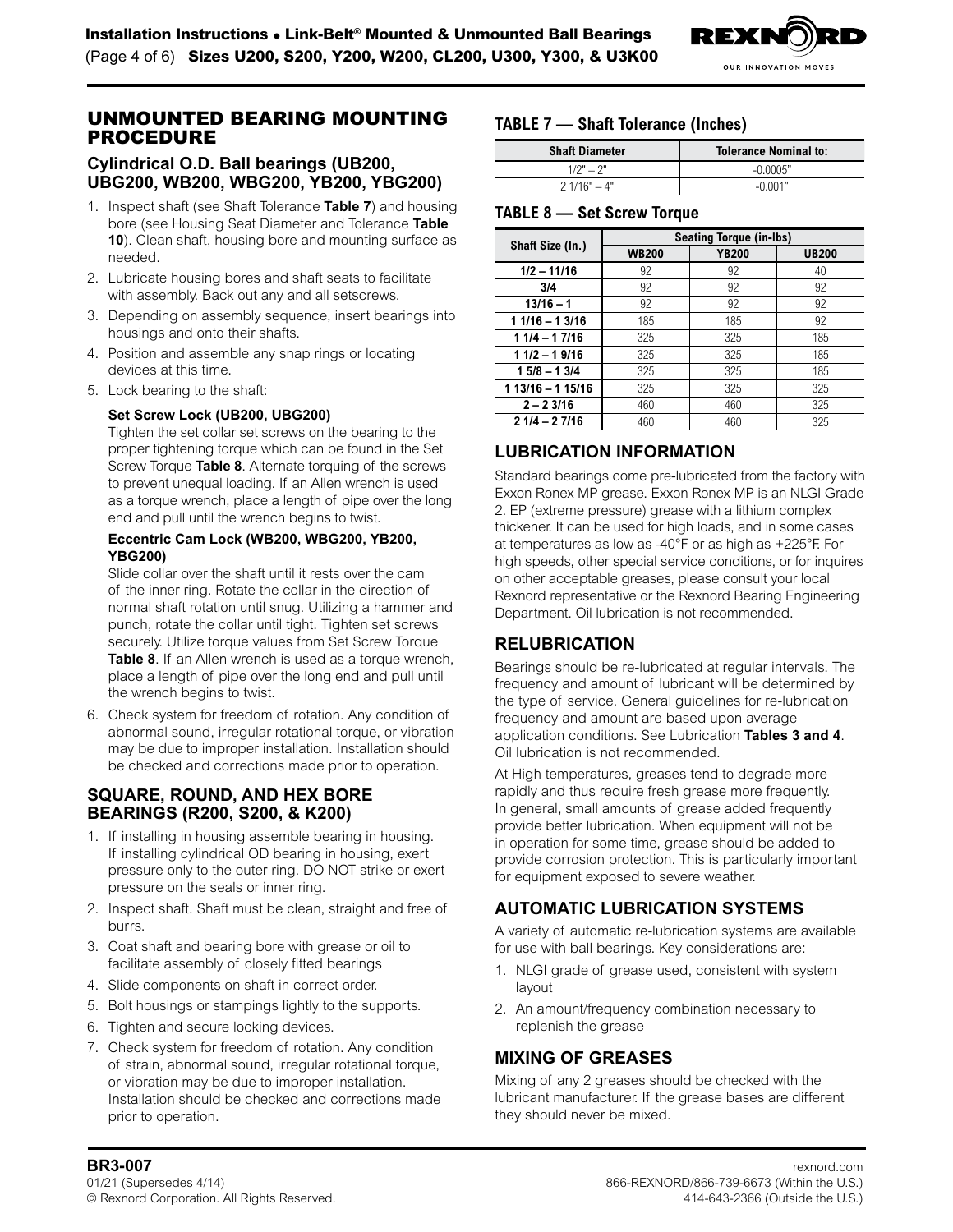# Housing Bearing Seat Diameters for Cylindrical O.D. Ball Bearings

### **TABLE 9 — Class of Fit Selection**

| <b>Housing</b><br><b>Construction</b>  |                                              | <b>Operating Condition</b>               | Class<br>of Fit*                                                                    | <b>Remarks</b>                         |                                                       |  |
|----------------------------------------|----------------------------------------------|------------------------------------------|-------------------------------------------------------------------------------------|----------------------------------------|-------------------------------------------------------|--|
| Housing not<br>split radially          | Housing rotating in<br>relation to direction |                                          | Normal and heavy loads                                                              | N <sub>6</sub>                         |                                                       |  |
|                                        | of load                                      | Light loads                              |                                                                                     | M <sub>6</sub>                         | Outer ring not axilly<br>displaceable                 |  |
|                                        | Heavy shock loads                            |                                          |                                                                                     |                                        |                                                       |  |
|                                        | Direction<br>of load                         |                                          | Normal and heavy loads where outer ring<br>does not have to be axially displaceable | K <sub>6</sub>                         | Outer ring, as a<br>rule, not axially<br>displaceable |  |
| Housing split or<br>not split radially | indeterminate                                |                                          | Normal and light loads where displaceability<br>of outer ring is desirable          | J6                                     | Outer ring, as a rule                                 |  |
|                                        | Housing stationary                           | Shock loads temporary complete unloading |                                                                                     |                                        | axially displaceable                                  |  |
|                                        | in relation to<br>direction of loads         | All loads                                | Housing not split radially                                                          | H <sub>6</sub><br>Outer ring is easily |                                                       |  |
|                                        |                                              |                                          | Housing split radially                                                              | H7                                     | displaceable axially                                  |  |

\* For cast iron or steel housings. For housings of light metal, select tolerances which give slightly tighter fits than those shown.

### <span id="page-4-0"></span>**TABLE 10 — Class of Fit and Housing Bores (Inches/µm)**

| <b>Basic Size</b>               |     |                            |     | <b>Nominal</b>                                |                          |          | Bearing/Housing Diameter Fits ▲ |          |                                  |            |                        |                  |                        |                  |                               |                  |                               |                |        |           |   |           |
|---------------------------------|-----|----------------------------|-----|-----------------------------------------------|--------------------------|----------|---------------------------------|----------|----------------------------------|------------|------------------------|------------------|------------------------|------------------|-------------------------------|------------------|-------------------------------|----------------|--------|-----------|---|-----------|
| <b>W200</b>                     |     |                            |     | Bearing O.D.<br><b>Bearing</b><br>and Housing |                          |          | <b>H7</b>                       |          | H <sub>6</sub><br>J <sub>6</sub> |            | K <sub>6</sub>         |                  |                        | M <sub>6</sub>   | <b>N6</b>                     |                  |                               |                |        |           |   |           |
| <b>Y200</b>                     |     | <b>R200</b><br><b>S200</b> |     | <b>Bore</b>                                   | 0.D.<br><b>Tolerance</b> |          | <b>Tolerance</b>                |          | <b>Tolerance</b>                 |            | <b>Tolerance</b>       | <b>Tolerance</b> |                        | <b>Tolerance</b> |                               | <b>Tolerance</b> |                               |                |        |           |   |           |
| <b>U200</b><br>C <sub>200</sub> |     | K200                       | mm  | <b>Inches</b>                                 | Δ                        | Fit      | Housing<br><b>Bore</b>          | Fit      | Housing<br><b>Bore</b>           | Fit        | Housing<br><b>Bore</b> | Fit              | Housing<br><b>Bore</b> | Fit              | <b>Housing</b><br><b>Bore</b> | Fit              | <b>Housing</b><br><b>Bore</b> |                |        |           |   |           |
| 2M17                            | 211 | 203                        | 40  | 1.5748                                        | $\Omega$                 | $\Omega$ | 0                               | 0        | 0                                | .00021     | $-0.0002$              | .0005T           | $-0.0005$              | .0008T           | $-0.0008$                     | .0011T           | $-0.0011$                     |                |        |           |   |           |
|                                 |     |                            |     |                                               |                          |          |                                 |          |                                  | $-0.0005$  | .0015L                 | 0.001            | $+.0011L$              | 0.0006           | .0009L                        | 0.0004           | .0006L                        | 0.0001         | .0003L | $-0.0002$ | 0 | $-0.0005$ |
| 2M20                            | 212 | 204                        | 47  | 1.8504                                        | 0                        | $\Omega$ | 0                               | 0        | 0                                | 5T         | $-5$                   | 13T              | $-13$                  | 20T              | $-20$                         | 28T              | $-28$                         |                |        |           |   |           |
|                                 |     |                            |     |                                               |                          |          |                                 |          |                                  | $-13$      | 38L                    | 25               | 28L                    | 15               | 23L                           | 10               | 15L                           | $\overline{c}$ | 8L     | $-5$      | 0 | $-13$     |
| 2M25                            | 216 | 205                        | 52  | 2.0472                                        | 0                        | $\Omega$ | 0                               | 0        | $\mathbf 0$                      | .00021     | $-0.0002$              | .0006T           | $-0.0006$              | .0010T           | $-0.001$                      | .0013T           | $-0.0013$                     |                |        |           |   |           |
| 2M30                            | 219 | 206                        | 62  | 2.4409                                        | $-0.0005$                | .0017L   | 0.0012                          | .0012L   | 0.0007                           | .0010L     | 0.0005                 | .0006L           | 0.0001                 | .0002L           | $-0.0003$                     | .0001T           | $-0.0006$                     |                |        |           |   |           |
| 2M35                            | 223 | 207                        | 72  | 2.8346                                        | $\Omega$                 | $\Omega$ | 0                               | $\Omega$ | $\Omega$                         | 5T         | $-5$                   | 15T              | $-15$                  | 25T              | $-25$                         | 33T              | $-43$                         |                |        |           |   |           |
| 2M40                            | 225 | 208                        | 80  | 3.1496                                        | $-13$                    | 43L      | 30                              | 30L      | 17                               | <b>26L</b> | 13                     | 15L              | $\overline{2}$         | 5L               | $-8$                          | 2T               | $-15$                         |                |        |           |   |           |
| 2M45                            | 228 | 209                        | 85  | 3.3465                                        | $\Omega$                 | $\Omega$ | 0                               | 0        | $\Omega$                         | .00021     | $-0.0002$              | .0007T           | $-0.0007$              | .0012T           | $-0.0012$                     | .0016T           | $-0.0016$                     |                |        |           |   |           |
| 2M50                            | 231 | 210                        | 90  | 3.5433                                        | $-0.0006$                | .0020L   | 0.0014                          | .0015L   | 0.0009                           | .0013L     | 0.0007                 | .0008L           | 0.0002                 | .0003L           | $-0.0003$                     | .0001T           | $-0.0007$                     |                |        |           |   |           |
| 2M55                            | 235 | 211                        | 100 | 3.937                                         | $\Omega$                 | 0        | 0                               | $\Omega$ | $\Omega$                         | 5T         | $-5$                   | 18T              | $-18$                  | 30T              | $-30$                         | 40T              | $-40$                         |                |        |           |   |           |
| 2M60                            | 239 | 212                        | 110 | 4.3307                                        | $-15$                    | 50L      | 35                              | 38L      | 23                               | 33L        | 18                     | <b>20L</b>       | 5                      | 8L               | -8                            | 3T               | $-18$                         |                |        |           |   |           |

Please consult for availability.

 $1 \mu m = .001$  mm

The appropriate housing bore for any class of fit can be easily determined by applying the housing tolerance to the nominal housing bore.

Example, (using basic size 211 and class of fit H7):

|                               |          |          | <b>Inches</b> | mm       |          |  |
|-------------------------------|----------|----------|---------------|----------|----------|--|
| <b>Normal Housing Bore</b>    | $=$      | 1.5748   | 1.5748        | 40.000   | 40.000   |  |
| <b>Housing Bore Tolerance</b> | <b>E</b> | $-.0000$ | $+ .0010$     | $-0.000$ | $+0.025$ |  |
| <b>Resultant Housing Bore</b> | $=$      | 1.5748   | 1.5758        | 40.000   | 40.025   |  |

Symbol **L** indicates a loose or clearance fit.

Symbol **T** indicates a tight or interference fit.

▲ The arithmetical mean of the largest and smallest single diameter to be within tolerance shown. Allowable deviation from mean diameter

 $\triangle$  per ANSI/ABMA Standard 20, latest printing.